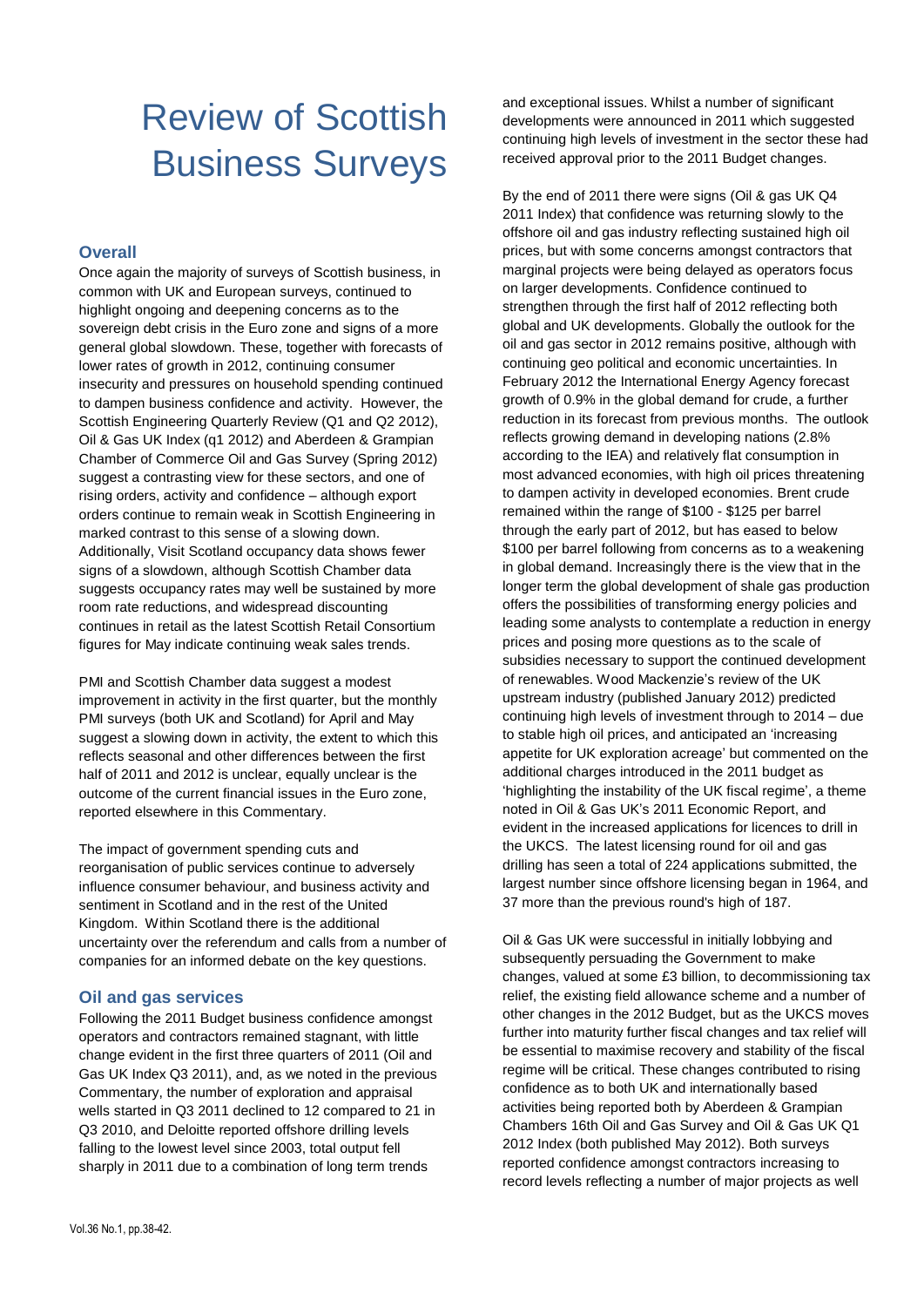as growth in export markets, whilst optimism increased more modestly amongst operators. Nevertheless, the legacy of the 2011 budget lingers in terms of perceptions as to the potential instability of the UK fiscal regime, and Aberdeen & Grampian Chamber's Oil and Gas survey noted the outturn in the net trends in investment by contractors was lower than had been anticipated prior to the 2011 budget. The demand for staff continued to improve, but this was more noticeable amongst larger and international companies, reflecting higher levels of activity internationally. Overall investment continued to be more directed towards developing new markets, cost reduction and staff development than towards other areas, but there were signs of respondents expanding and developing their UKCS and internationally based activities in Aberdeen.

#### **Private sector**

The Scottish private sector lost momentum according to the Bank of Scotland PMI (May 2012) as output and new business rose marginally, suggesting a slowing in the private sector as 'the Scottish economy is struggling to maintain growth momentum in the global slowdown' and continuing euro zone difficulties. The Lloyds TSB England Regional PMI for May noted a similar slowdown on the rate of business growth across the English regions. The average output index for England eased to 52.3 (a six month low) whilst for Scotland the index slipped to 50.8, a 17 month low and was the second lowest region (after the North West).

## **Production**

The latest Business Monitor from LloydsTSB Scotland reported that recovery in the Scottish economy has yet to pick up pace. In the three months ending February 2012, 29% of the firms surveyed increased turnover, 36% experienced static turnover and 35% experienced a decrease. This net balance of -6% is a slight deterioration from the -3% of the previous quarter but a substantial improvement on the -20% of the same quarter one year ago. Overall turnover for production firms in the three months to the end of February this year was a net balance of +2%; a fall on the +9% of the previous quarter but significantly better than the -15% of the same quarter one year ago. The Bank of Scotland PMI for April noted manufacturing production falling slightly.

## **Manufacturing**

The Index of Manufactured exports for the fourth quarter of 2011 was unchanged (0.0% growth) (compared to 0.2% in the third quarter) and grew on an annual basis by 4.8%. Food and Drink, Metal Products, Engineering and allied industries registered rises over the quarter. Once again whilst there were differences between the business surveys in the interpretation of trends there was more agreement in surveys of a slowing down in manufacturing activity in the second quarter of 2012. The exception to this pattern was Scottish Engineering reports for both Q1 and Q2 2012 – although official data from the Index of manufactured exports had noted a stronger trend for engineering and

allied industries (albeit for the fourth quarter of 2011). The Purchasing Managers Index (PMI) conducted by The Bank of Scotland concluded that the Scottish private sector economy lost momentum as activity rose only marginally and new business inflows were near stagnation in May, although manufacturing reported a modest growth reflecting new export orders. The Scottish economy continues to be affected by the slowdown in Eurozone economies and the more general global slowdown.

The Scottish Chambers' Business Survey (SCBS) reported that business confidence improved in Q1 with more than 80% of firms reporting no change/improved confidence levels; and similarly the Scottish Engineering Review in its first quarter survey outlined that business confidence was proving to be 'resilient if not optimistic'. The CBI reported a return to optimism for Scottish manufacturers (the highest for 18 months) fuelled by strengthening export order books coupled with confidence over future overseas demand.

For respondents to The Scottish Engineering Review trends in total new and export orders returned to a positive net balance after a quarter of decline with only small firms continuing to report downward trends, and SCBS manufacturing firms reported that the trend in total new orders improved to the highest net balance since Q4 2010 and the trend in total new sales also improved. Export orders rose strongly in Q1 and are expected to rise further despite concerns over trading conditions in many overseas markets for CBI respondents. For SCBS firms the outturn in total orders was significantly better than had been expected; the rising trend in export orders, which until a declined last quarter, had been a feature of the past four quarters, resumed and respondents now anticipate an increase. The Scottish Engineering review also reported a marginal rise in export orders and predict a further increase.

The CBI industrial trends survey noted that the return in business confidence had not yet lead to improvements in investment intentions. SCBS firms claimed that although continuing to rise, trends in investment in plant/machinery remained weak during quarter one for a net balance of firms. New investment was again mainly directed towards replacement or to improve efficiency. Capital investment plans among respondents to the Scottish Engineering Review rose for the seventh consecutive quarter.

Employment trends improved among SCBS firms, although more than two thirds reported no change and remained upbeat for respondents to the Scottish Engineering Review.

## **Construction**

Wide swings in activity have been reported by the Markit/CIPS UK construction PMI for 2012. The report for February reported a sharp increase in growth driven mainly by commercial property construction and a return to modest growth in domestic house construction. Strong growth of new orders was seen as contributing to a rise in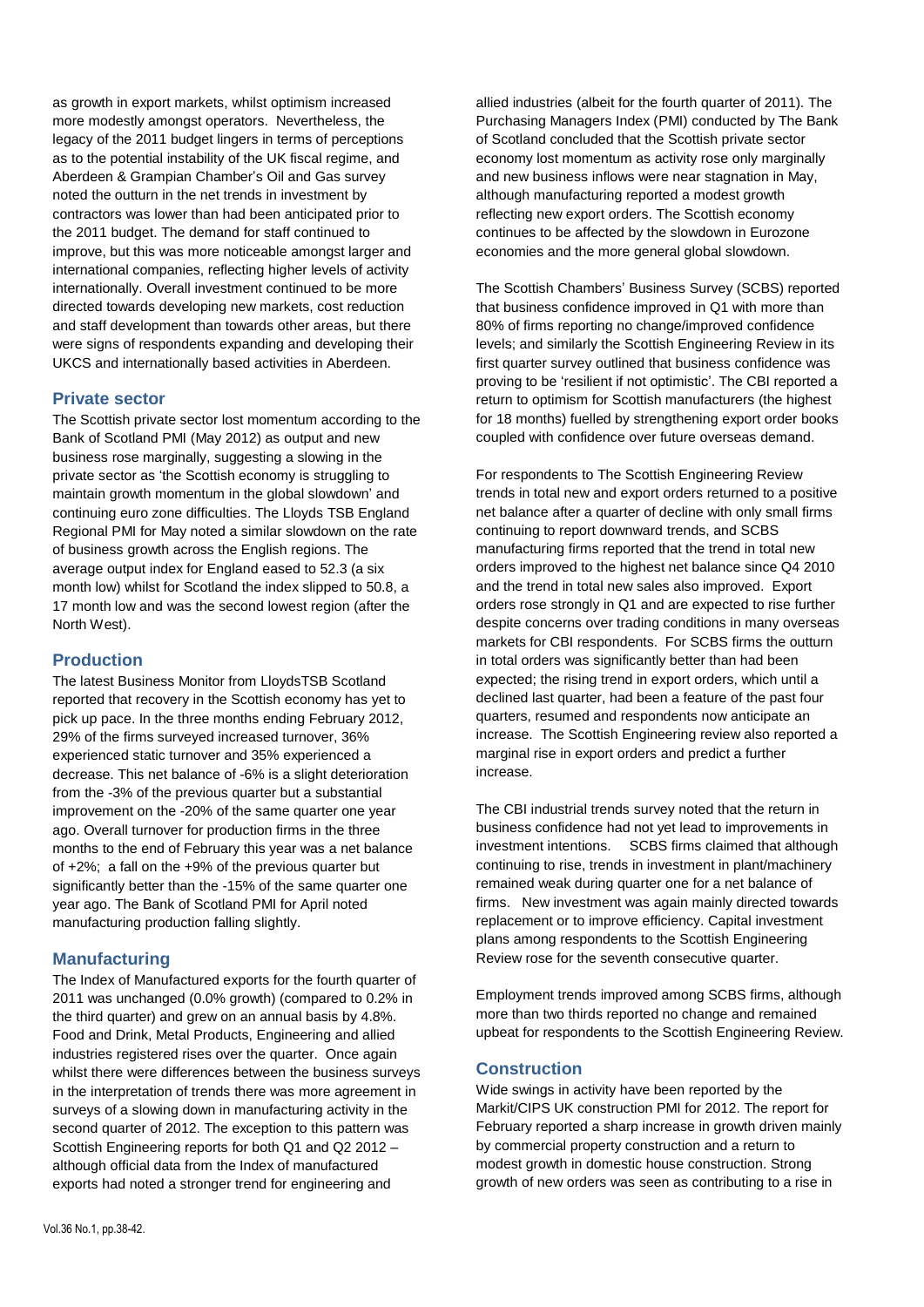construction sector activity in March and to rising confidence. The Markit/CIPS UK construction PMI reported further solid rises in construction output and new work, but at reduced rates in April, with moderate job creation and input cost inflation at its lowest since March 2010. Construction output growth continued to slow in May and confidence in the business outlook dropped sharply since April. Balfour Beatty has been reported as having put considerable numbers of staff on notice, reflecting 'difficult headwinds' in the sector and Carillon is reported as undergoing restructuring. Comments from the sector note 'suicide bids by competitors' a rise in the number of bids for work from Ireland and problems affecting the sector due to the winding down of Olympic projects and other infrastructure projects, In April Persimmon noted some signs of an improvement in private house building especially at the higher end of the market. Official data showed sharp drop in construction output in Q1 2012.

In Scotland the Construction Skills report had forecast 2012 as a further year of declining output with growth not expected to return to the sector until 2013. It is estimated that some 200 Scottish building firms went into liquidation over the past four quarters. These trends were supported by evidence from Scottish Chamber construction respondents indicated business confidence remained weak in the first quarter of 2012, with only 8% of firms reporting a rise. Firms, on balance, were less pessimistic than in recent first quarters. The latest Scottish Construction Monitor conducted by the Scottish Building Federation members (SBF) for Q1 2012 reported that the general confidence rating declined by 9 points and now stands at - 28 (6 points below the level at Q1 2011).

As anticipated by respondents in Q4 2011 the rate of decline in construction orders slowed in Q1 with 40% of firms reporting an increase in new orders, in part a possible reflection of increased work arising from the winter, repair and maintenance work was seen as the most positive outlook in the construction sector in the latest Scottish Construction Monitor. Private commercial orders showed the most improvement (although the net balance remained negative). All trends are expected to decline further in Q2. More than three-quarters, compared to over 80% of respondents in the previous survey, reported working below capacity. Cash flow trends are expected to level out, whereas turnover and profitability are expected to be weak over the next 12 months together with continued pressure on margins. Average capacity used, remained at 75%. The Scottish Building Federation chief executive commented that '2012 looks set to be a particularly bad year for public sector construction output…the annual rate of new house building in Scotland is now at the lowest since current records began in 1997'.

The downward trend in employment eased in Q1 for SCBS firms and once again few recruitment difficulties were evident. Average pay increases rose from 1.8% in Q4 to 2.5%. The Scottish Construction Monitor concluded that

most firms expect employment to remain unchanged although a third of respondents expected the number of people they employ to decline and only 9% expect a rise.

# **The service sector**

The Lloyds TSB Scottish Business Monitor (Q 1 2012), reported that service businesses did not experience such benign conditions (compared to the production sector), with the overall net balance for turnover for the three months ending February at -11% - worse than the -8% of the previous quarter but, like the production sector, much improved from the -22% of the same quarter one year ago. In contrast the Bank of Scotland Scottish private sector PMI for March noted stronger services growth due to stronger travel and leisure businesses, but the UK pattern was one of slowing growth, with upside limited by difficult trading conditions and cutbacks in Government spending. The Bank of Scotland PMI for April noted stronger growth in the services sector

## **Retail distribution**

Teasing out the trends in retail sales continues to be problematic. Once again comparisons between 2011 and 2012 have to factor in marked differences in the weather (March 2011 snow and March 2012 good weather), differences in the dates for Easter, the effect of extra public holidays and 'panic' buying of fuel. Additionally structural changes continue to affect the sector. Tesco increasingly plans to focus on smaller stores and to stress on line business (both click and collect and delivery) and other supermarkets are expected to follow suit. In contrast Sainsbury's reported continuing to increase floor space in Scotland. The Edinburgh retail trade is reported as continuing to be badly affected by the tram works with a 100 businesses in Princes Street to get rates reductions and over 220 Edinburgh shops are reported to have lodged compensation claims.

The overall retail picture in Scotland appears to be one of an underlying lack of consumer confidence although the Retail Sales Index for Scotland (Q1 2012) noted a 0.7% rise in the volume of retail sales and a 0.9% increase in value (both at constant prices). The Scottish Retail Consortium and retail respondents to the Scottish Chambers' survey continued to report harsh trading conditions.

The February UK retail figures (British Retail Consortium) suggested any revival in retail sales remained illusory as increases in sales continued to lag behind inflation and non-food sales weakened further. Overall consumers were reported as buying less than a year ago and discounts were continuing to reduce margins. The Scottish retail (value) figures for February 2012 echoed the UK trends, and were down 0.6% on a year ago, the weakest trends since the survey began in 1999, (this reflected a rise of 3.4% in food sales but a decline of 4.4% in non-food sales).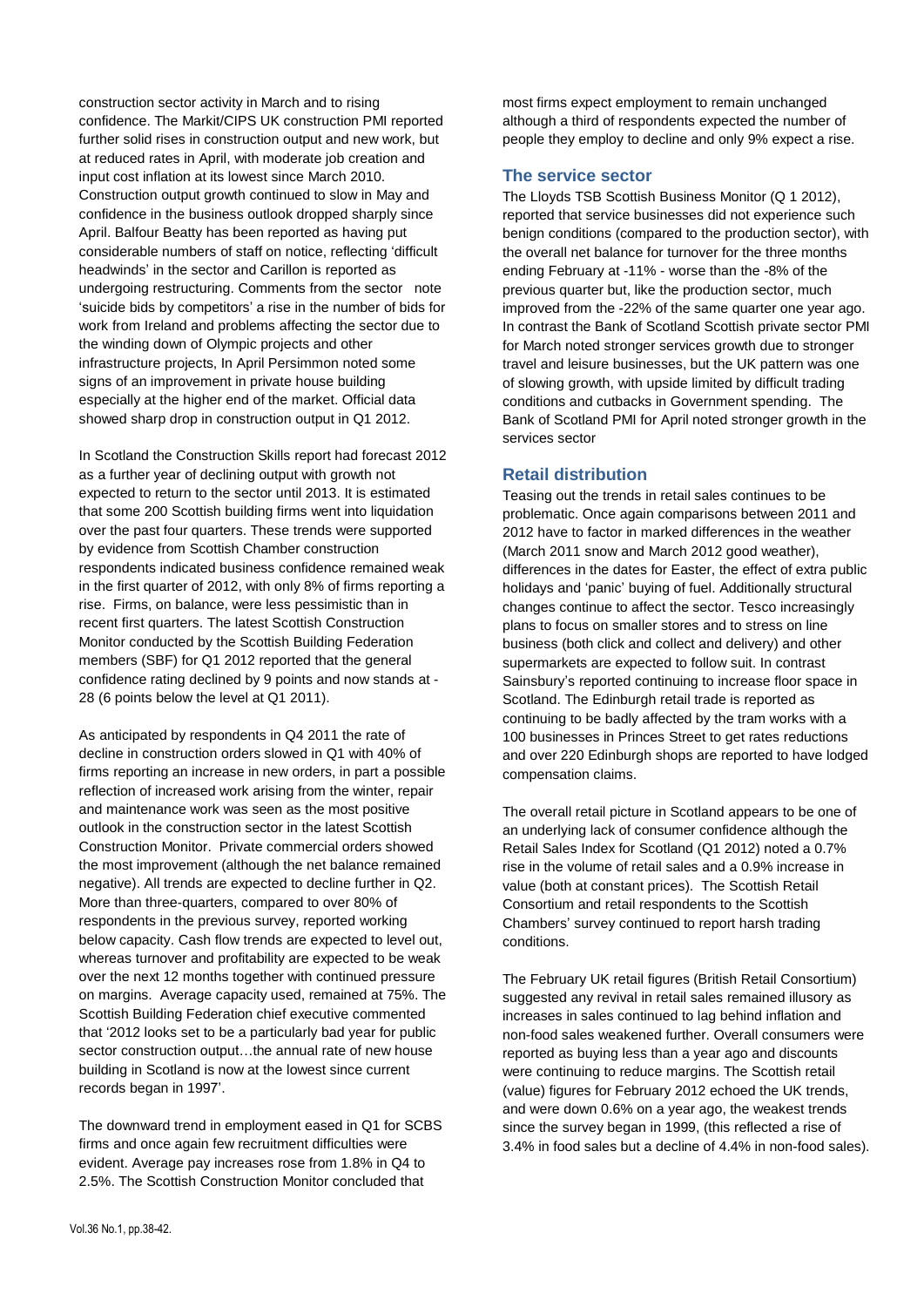The Scottish Retail Consortium figures for March showed an increase of 1.8% year on year, the first positive figures since Christmas, but there was much to suggest this was a weather related boost. A number of retailers continued to face a struggle for survival as sales often remain reliant on deep discounting. The failure of Clinton indicates the problems of increased competition from supermarkets and on line providers together with high rents. Likewise Scottish Chambers' retail respondents reported poor sales trends in the first quarter of 2012.

Scottish retail figures sales values for April were down 4.1% on same month a year ago, but a year ago good weather and royal wedding boosted sales. Like-for-like sales were down 5.2% compared to a year ago when they had risen 3.4%. Non food sales were down 7.3% compared to a year. In May sales values rose by only 0.1% compared to the same month of 2011 (sales in May 2011 were extremely weak at 1.1% down on sales for May 2010).

Conditions in the retail sector among SCBS firms did not improved significantly during the first quarter with declining consumer confidence and sales trends easing only marginally. Only 11% reported and only 6% expect increased sales, as continuing concerns over consumer confidence remain evident. Cost pressures remain severe, although those concerned with increasing suppliers costs eased from 69% to 66%. Transport costs and utility costs continued to be of concern. Pressures on margins remain widespread with over half expecting declining profitability and turnover over the next year. Labour market activity continued to decline but the rate of decline was the slowest since 2007; however a third of firms expect a decline during the second quarter. Recruitment problems eased. Only 6% of firms reported increasing pay, and the average increase remained at 2.5%.

The CBI's Distributive Trades survey (UK wide) for May noted that retail sales remain below average for the time of year but that optimism had improved. Retailers expect sales volumes to grow further in May but many remain cautious with unemployment, slow wage growth and weak consumer confidence impacting on future sales.

#### **Tourism**

The latest PKF's monthly survey of three and four star hotels (March 2012) indicated occupancy in Scotland fell by 0.1% during March raising some concerns as to the fragility of the Scottish hotel sector. Aberdeen was reported as again outperformed the rest of Scotland's cities with an increase in occupancy of 0.1% to 75.8%, while revenues rose there by 7.4% to £58.74. Glasgow also fared well during March, with an increase in room yield of 4.6% to £45.99 despite a fall in occupancy of 1.9%. In contrast Edinburgh recorded a drop of 3.9% to 66.4%, while revenue fell by 8.9% to £43.66. As the report authors noted "It would be unwise to read too much into one month's figures but it is clear that the sector continues to face considerable instability, mirroring the uncertainties in the

wider economy. There is no reason to assume that 2012 will be a great year for Scottish hotels at this stage." In contrast a different image was reported by the Scottish Hotel Occupancy Surveys, January and February 2012 bed and room occupancy was fractionally higher than for the comparable months in 2011 and 2010 – with Aberdeen & Grampian and Dundee & Angus reporting improvements in both room and bed occupancy compared to a year earlier. March figures were better than the preceding three years, in both January and March the highest occupancy figures were recorded by Edinburgh & the Lothians and Glasgow and Clyde areas. The latest data as to trends in visitor numbers to tourist attractions (2011) indicated that 9 of the top 10 visitor attractions were located in the central belt, differences between urban and rural tourism was a theme noted by Scottish Chambers in their comments as to the results for Q1 2012. Scottish Chamber tourism respondents reported a decline in business confidence eased during the first quarter of 2012, although was significantly lower compared to Q1 2011.

The rising trend in total demand ended during Q1 for a net balance of SCBS tourist respondents although a rise is expected in the second quarter. The decline was not as severe as had been forecast by respondents from the previous survey.

SCBS average occupancy declined (from 56.8% to 53%, broadly comparable to Scottish Hotel Occupancy Survey figures) although was marginally better compared to the same quarter a year ago. During the three months to the end of March 2012, trends in bar/restaurant trade and for conference/ function facilities continued to decline.

Almost half of hotels reported reducing average room rates and the widespread pattern of 'special offers' seems set to abate slightly during quarter two with a net balance of 9% expecting to increase room rates. Two-thirds, compared to three-quarters in the previous quarter, reported that the lack of tourist demand remained the primary business constraint; poor transport infrastructure, high fuel costs and weak marketing of their area also remained a concern to hotels. 43% (compared to 48% in the fourth quarter) of SCBS firms sought to recruit staff; employment trends, as forecast declined in quarter one and the declines were loosely as had been expected. A net balance of 23% expect a rise in total employment levels in Q2 2012.

## **Logistics and wholesale**

Data from the Scottish Chambers' Business Survey showed that the problems in the Scottish wholesale distribution sector largely continued. Business confidence amongst Scottish wholesale respondents eased further with fewer than half of firms reporting a decline in business confidence. Business confidence was once again considerably lower compared to one year ago. A net balance of almost 40% of firms in the previous survey had expected a decline in sales however the outturn was -12%;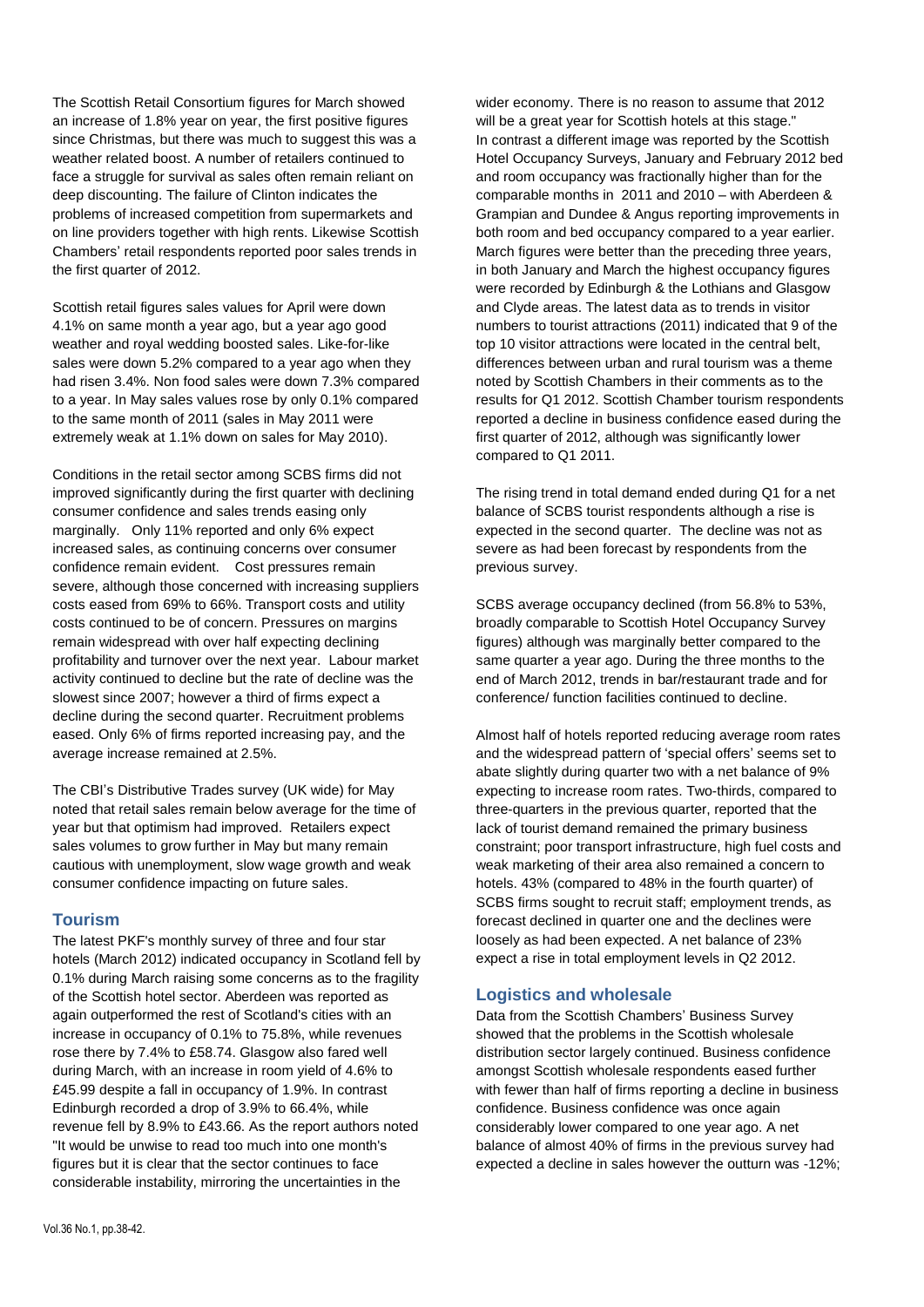and a net balance expect a further decline in the second quarter of 2012.

More than 90% of wholesalers continued to report increased pressures from transport costs. Cost pressures generally eased during the three months to the end of March. More than three-quarters of firms expect to increase prices over the next three months, and cash flow trends remain weak. Once again concerns over turnover and profitability remained. Once again most firms reported no change to investment plans; nevertheless there appears to have been a marginal decline.

Wholesale respondents on balance recruited staff during the first three months of 2012 although a net balance expected to shed staff in Q2. Fewer than a third sought to recruit staff; largely for replacement. The average pay increase in Q4 was 3.4% compared to 3% in Q4.

## **Outlook**

The signs of a weak recovery in the UK and Eurozone economies in the first quarter tended to fade in April and May, with the exception of the engineering and oil & gas sectors. Continuing consumer insecurity and reduced domestic spending, combined with the impact of government spending cuts again dampened business confidence and activity. The pickup in activity in construction in Q1 2012, reported by some surveys appeared to be based more on repair and maintenance rather than new build. Once again corrosive effects of uncertainty both in Europe and at home coupled with weak consumer confidence will combine to make 2012 a difficult year for Scotland, as evidenced by rising numbers of company failures, takeovers and mergers.

At the end of 2011 the trends in demand and activity in construction were largely unchanged from a year ago, with widespread declining trends and pressures on margins being widely reported, once again the exceptional weather conditions are likely to impact on trends, especially in the first quarter given the need for repair and renewal following the winter storms. In tourism the outturn was weaker than anticipated and little changed from a year ago.

Marked differences in the weather, public and other holidays affected patterns in both the retail and tourism sectors and compound the difficulties in assessing the impact of the slowdown in economic activity on consumer spending. The impact of the Olympics on overall tourism numbers in the UK again remains unclear, as is the impact on the Scottish tourism sector. However, as we noted in the previous Commentary there is much to suggest that weak consumer confidence and spending will continue at adversely affect these sectors through 2012.

Once again labour market activity remained subdued in most sectors, except engineering and the oil and gas sector. The SCBS (q1) noted that the trends in all sectors,

except tourism, were better than anticipated three months ago, rising trends in employment were reported in manufacturing and in construction and retail the declining trends eased in the first quarter. Once again recruitment difficulties remained subdued in all sectors.

Pay increases in the first quarter, reported by Scottish Chamber respondents ranged from 2.5% in construction and retail to 3.8% in tourism. Over the past year pay increases have averaged 2.6% in construction, 2.95% in manufacturing and 3.3% in retail and tourism – well below the rate of inflation and implying real declines in household income.

Cliff Lockyer/Eleanor Malloy June 2012